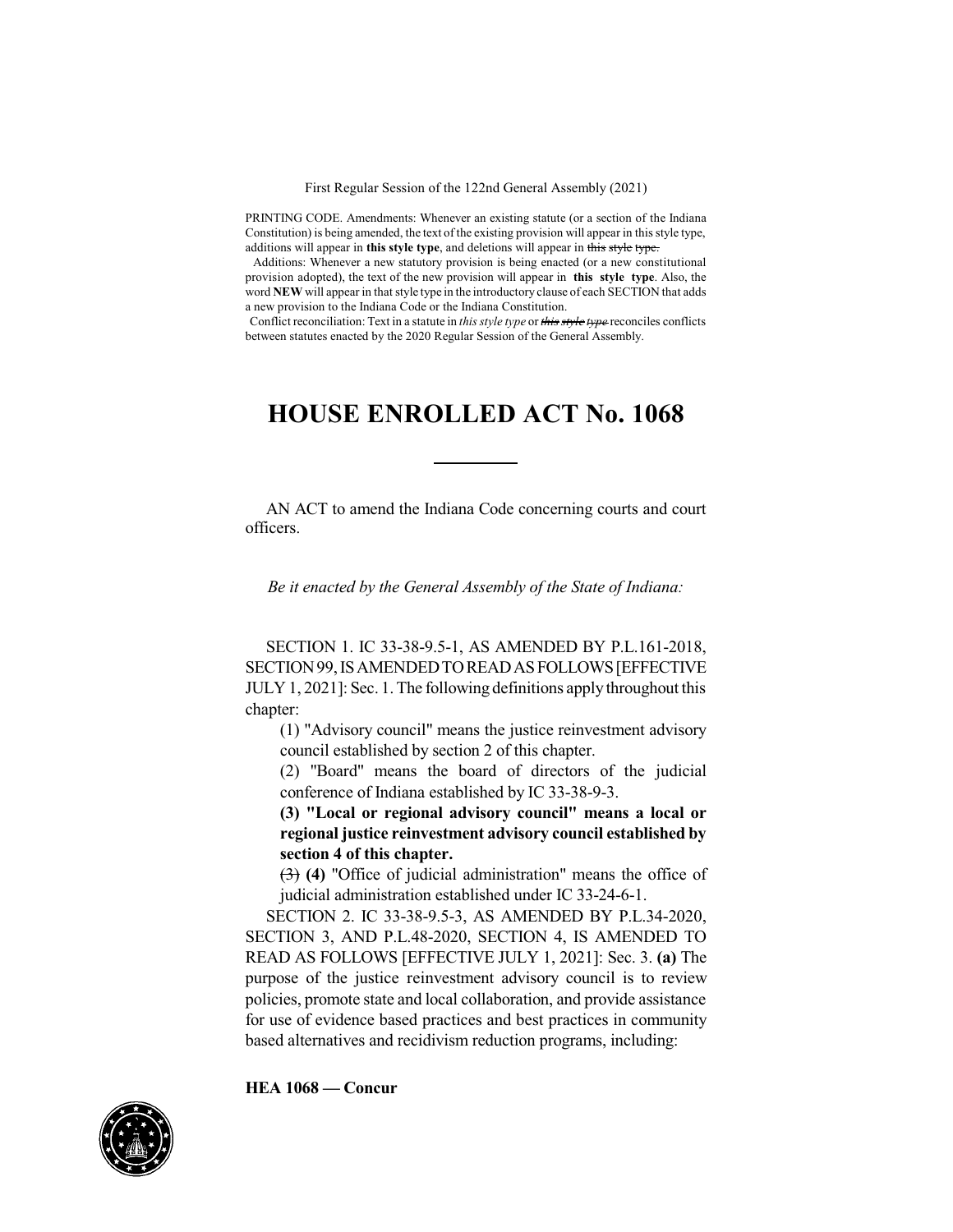(1) probation services;

(2) problem solving courts;

(3) mental health and addiction treatment and recovery services;

(4) programs providing for pretrial diversion;

(5) community corrections;

(6) evidence based recidivism reduction programs for currently incarcerated persons;

**(7) pretrial services;**

(7) **(8)** other rehabilitation alternatives; and

(8) **(9)** the incorporation of evidence based decision making into decisions concerning jail overcrowding.

**(b) The advisory council shall assist local or regional advisory councils, as established by section 4 of this chapter, in implementing and executing the purposes described in subsection (a).**

SECTION3.IC33-38-9.5-4 ISADDEDTOTHEINDIANACODE ASA**NEW**SECTIONTOREADASFOLLOWS[EFFECTIVEJULY 1, 2021]: **Sec. 4. (a) A local justice reinvestment advisory council is established in eachcounty inIndiana.The local advisory council of two (2) or more counties may vote to consolidate into a regional advisory council. Membership of a regional advisory council must consist of the memberslisted in thissubsection, which can be filled by a representative from any of the participating counties. A local advisory council consists of at least the following members:**

**(1) In counties with a chief public defender, the county chief publicdefender or the countychiefpublicdefender'sdesignee. In counties without a chief public defender, a public defender who practices public defense within the county appointed by the local public defense board. If there is no local public defense board, then a public defender who practices public defense within the county appointed by the circuit court judge.**

**(2) The elected prosecuting attorney or the elected prosecuting attorney's designee.**

**(3) In counties with a local community mental health center, the director of the center or the director's designee.**

**(4) The county sheriff or the county sheriff's designee.**

**(5) In counties with a community corrections program, the director of the county's community corrections program or the director's designee.**

**(6) The chief probation officer or the chief probation officer's designee.**

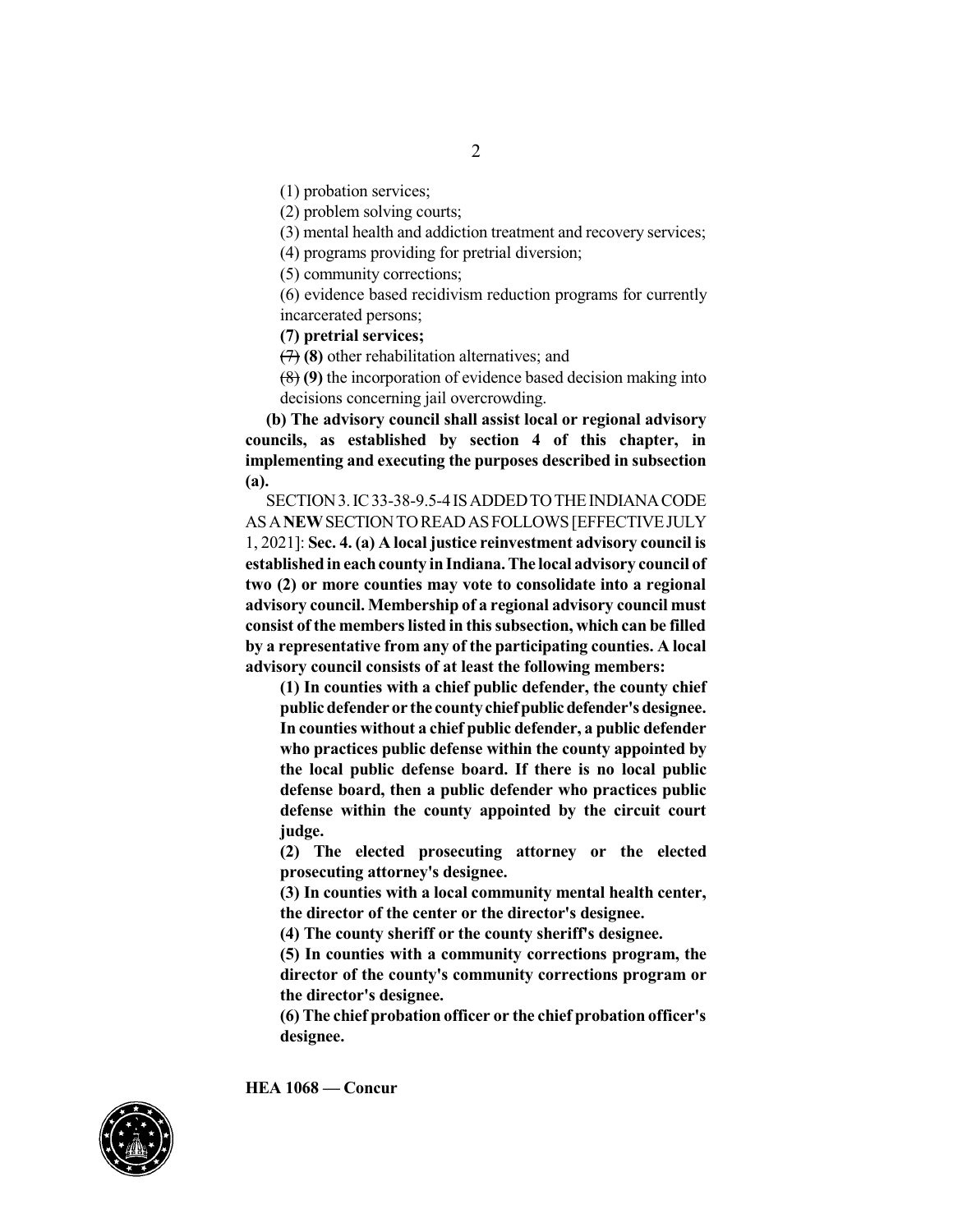**(7) The president of the county executive (as defined in IC 36-1-2-5) or the president's designee.**

**(8) The president of the county fiscal body (as defined in IC 36-1-2-6) or the president's designee.**

**(9) A circuit or superior court judge exercising criminal jurisdiction in the county, selected as follows:**

**(A) If only one (1) circuit or superior judge exercises criminal jurisdiction in the county, that judge serves as a member of the council.**

**(B) If more than one (1) circuit or superior court judge exercises criminal jurisdiction in the county, the judge selected by a majority of the circuit and superior court judges exercising criminal jurisdiction in the county shall select a judge exercising criminal jurisdiction to serve as a member of the council.**

**(C) If the judges exercising criminal jurisdiction in the county are unable to select a judge to serve as a member under clause (B), the chief justice of Indiana shall appoint a judge exercising criminal jurisdiction in the county as a member of the council.**

**(b) The members of a local or regional advisory council shall annually elect one (1) member as chair and one (1) member as vice chair.**

**(c) A local or regional advisory council shall meet at least quarterly.**

**(d) The community corrections advisory board may vote to serve as the local or regional advisory council described in this section. Meeting agendas may include business related to both community correction advisory board and local or regional advisory council duties.**

SECTION4.IC33-38-9.5-5 ISADDEDTOTHEINDIANACODE ASA**NEW**SECTIONTOREADASFOLLOWS[EFFECTIVEJULY 1, 2021]: **Sec. 5. A local or regional advisory councilshall promote:**

**(1) the use of evidence based practices; and**

**(2) the best practices of community based alternatives and recidivism reduction programs, including:**

**(A) probation services;**

**(B) problem solving courts;**

**(C) mental health and addiction treatment and recovery services;**

**(D) pretrial services;**

**(E) community corrections;**

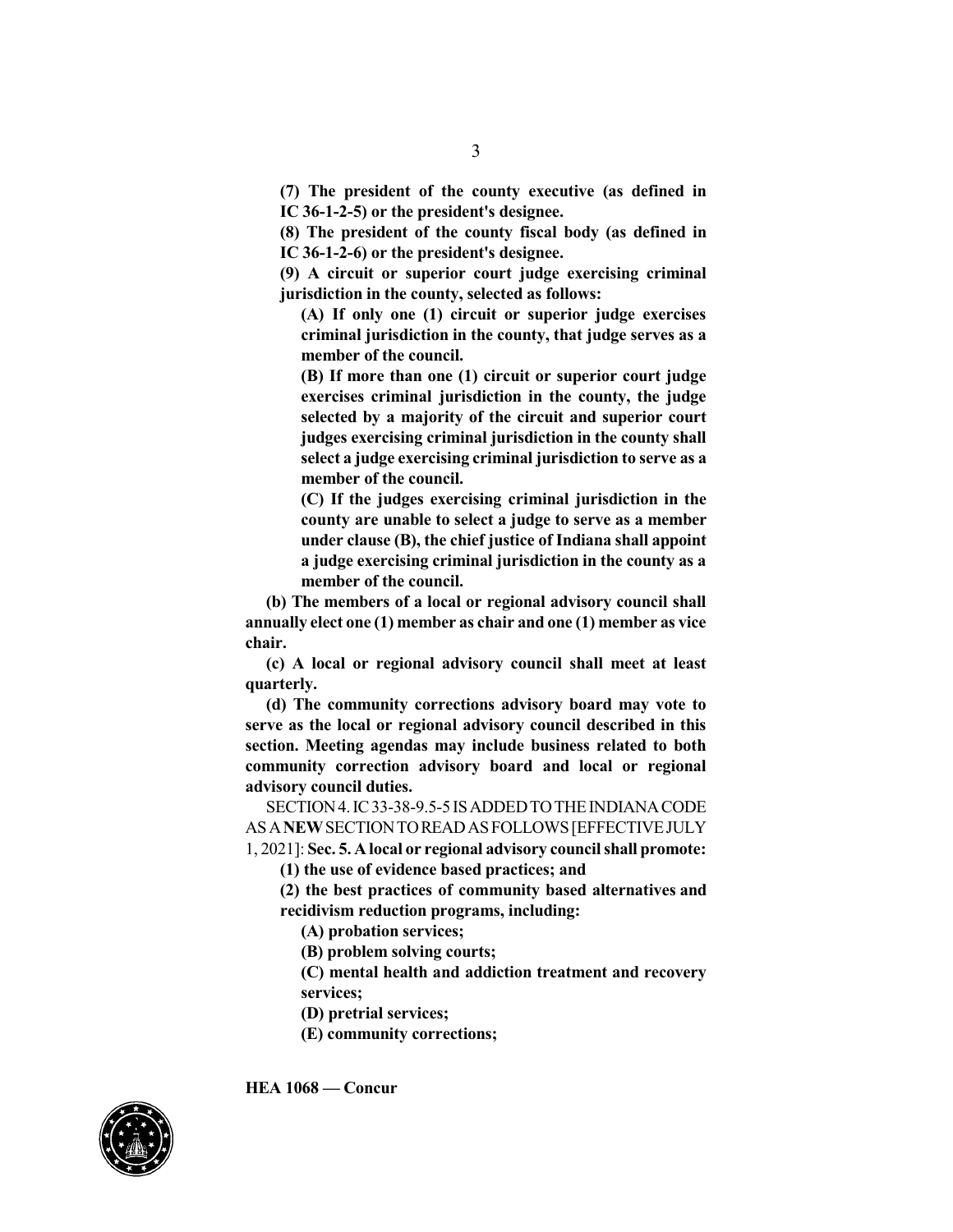**(F) evidence based recidivism reduction programs for currently incarcerated persons;**

**(G) other rehabilitation alternatives; and**

**(H) the incorporation of evidence based decision making into decisions concerning jail overcrowding.**

SECTION 5. IC33-38-9.5-6 IS ADDED TO THE INDIANA CODE ASA**NEW**SECTIONTOREADASFOLLOWS[EFFECTIVEJULY 1, 2021]: **Sec. 6. A local or regional advisory council shall do the following:**

**(1) Review, evaluate, and make recommendations for local:**

**(A) criminal justice systems and corrections programs;**

**(B) pretrial services;**

**(C) behavioral health treatment and recovery services;**

**(D) community corrections; and**

**(E) county jail and probation services.**

**(2) Promote state and local collaboration between the advisory council and the local or regional advisory council.**

**(3) Review and evaluate local jail overcrowding and recommend a range of possible overcrowding solutions.**

**(4) Compile reports regarding local criminal sentencing as directed by the advisory council.**

**(5) Establish committees to inform the work of the local or regional advisory council.**

**(6) Communicate with the advisory council in order to establish and implement best practices and to ensure consistent collectionandreporting of data as requestedby the advisory council.**

**(7) Prepare and submit an annual report to the advisory council not later than March 31 of each year.**

SECTION 6. [EFFECTIVE UPON PASSAGE] **(a) The justice reinvestment advisory council established by IC 33-38-9.5-2 shall conduct a review of community corrections code provisions in the Indiana Code and make recommendations to improve operations with evidence based practices.**

**(b) The justice reinvestment advisory council shall submit a final report containing itsfindingsto the department of correction not later than December 1, 2021. The report to the department of correction must be in an electronic format under IC 5-14-6.**

**(c) This SECTION expires January 1, 2022.**

SECTION 7. **An emergency is declared for this act.**